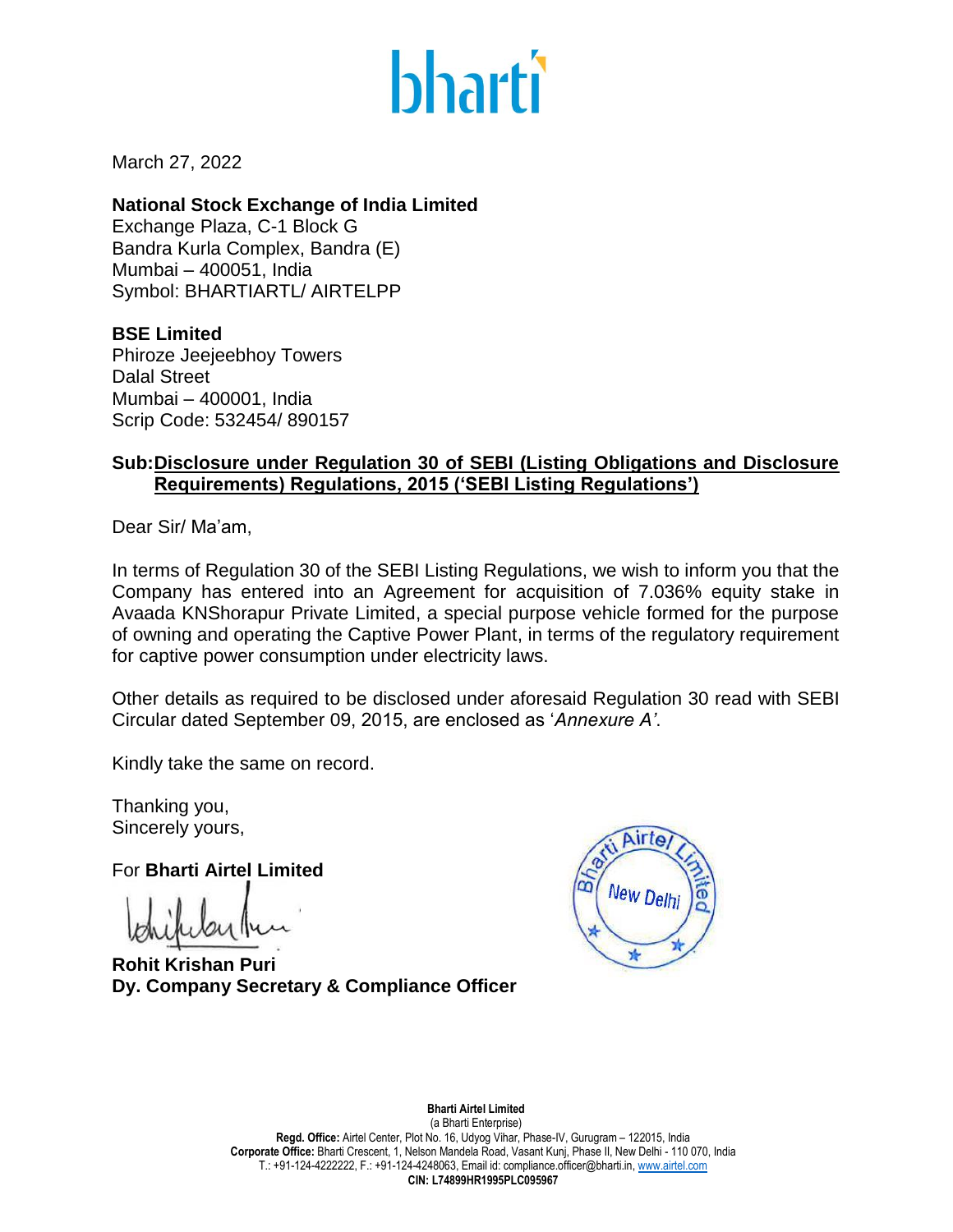

## **Annexure A**

## **Details under Regulation 30 read with SEBI Circular dated September 09, 2015:**

| S.No.          | <b>Particulars</b>                                                                                                                                                                                                                                                                               | <b>Details</b>                                                                                                                                                                                                                                                                                                             |
|----------------|--------------------------------------------------------------------------------------------------------------------------------------------------------------------------------------------------------------------------------------------------------------------------------------------------|----------------------------------------------------------------------------------------------------------------------------------------------------------------------------------------------------------------------------------------------------------------------------------------------------------------------------|
| 1              | Name of the target entity, details in brief<br>such as size, turnover etc.                                                                                                                                                                                                                       | Avaada KNShorapur Private Limited (Avaada<br><b>KNShorapur)</b>                                                                                                                                                                                                                                                            |
| $\overline{2}$ | Whether the acquisition would fall within<br>related party transaction(s) and whether<br>the promoter/ promoter group/ group<br>companies have any interest in the<br>entity being acquired? If yes, nature of<br>interest and details thereof and whether<br>the same is done at "arm's length" | Acquisition doesn't fall within the purview of<br>'related party transactions'.                                                                                                                                                                                                                                            |
| 3              | Industry to which the entity being<br>acquired belongs                                                                                                                                                                                                                                           | Clause 10 below may be referred.                                                                                                                                                                                                                                                                                           |
| $\overline{4}$ | Objects and effects of acquisition<br>(including but not limited to, disclosure<br>of reasons for acquisition of target<br>entity, if its business is outside the main<br>line of business of the listed entity)                                                                                 | To comply with regulatory requirement for<br>captive power plants under the provisions of<br>Electricity Act' 2003 and Indian Electricity<br>Rules' 2005 and procurement of cost-effective<br>renewable energy.                                                                                                            |
| 5              | Brief details of any governmental or<br>regulatory approvals required for the<br>acquisition                                                                                                                                                                                                     | Grid Connectivity Approval and Open Access<br>Approval cum WBA.                                                                                                                                                                                                                                                            |
| 6              | Indicative time period for completion of<br>the acquisition                                                                                                                                                                                                                                      | The completion of the acquisition is subject to<br>the receipt of all consents,<br>permissions<br>required<br>obtained<br>be<br>by<br>Avaada<br>to<br>KNShorapur<br>from regulatory authority for<br>open access for captive consumption of<br>electricity.                                                                |
| $\overline{7}$ | Nature of consideration - whether cash<br>consideration or share swap and details<br>of the same                                                                                                                                                                                                 | Cash consideration                                                                                                                                                                                                                                                                                                         |
| 8              | Cost of acquisition or the price at which<br>the shares are acquired                                                                                                                                                                                                                             | INR 1,74,26,500 in aggregate for acquisition of<br>aggregate 17,42,650 equity shares of INR 10/-<br>each.                                                                                                                                                                                                                  |
| 9              | Percentage of shareholding / control<br>acquired and / or number of shares<br>acquired                                                                                                                                                                                                           | 7.036%                                                                                                                                                                                                                                                                                                                     |
| 10             | Brief background about the entity<br>acquired in terms of products/line of<br>business<br>acquired,<br>date<br>of<br>incorporation, history of last 3 years<br>turnover, country in which the acquired<br>entity has presence and any other<br>significant information (in brief)                | Avaada KNShorapur is engaged in business<br>to act as a Special Purpose Vehicle (SPV)<br>under Avaada Indiclean Private Limited to<br>develop, execute, manage and run upto 10<br>MW Solar Power Generation Plant(s) in the<br>State of Karnataka in accordance with the<br>policy of the Government of Karnataka relating |